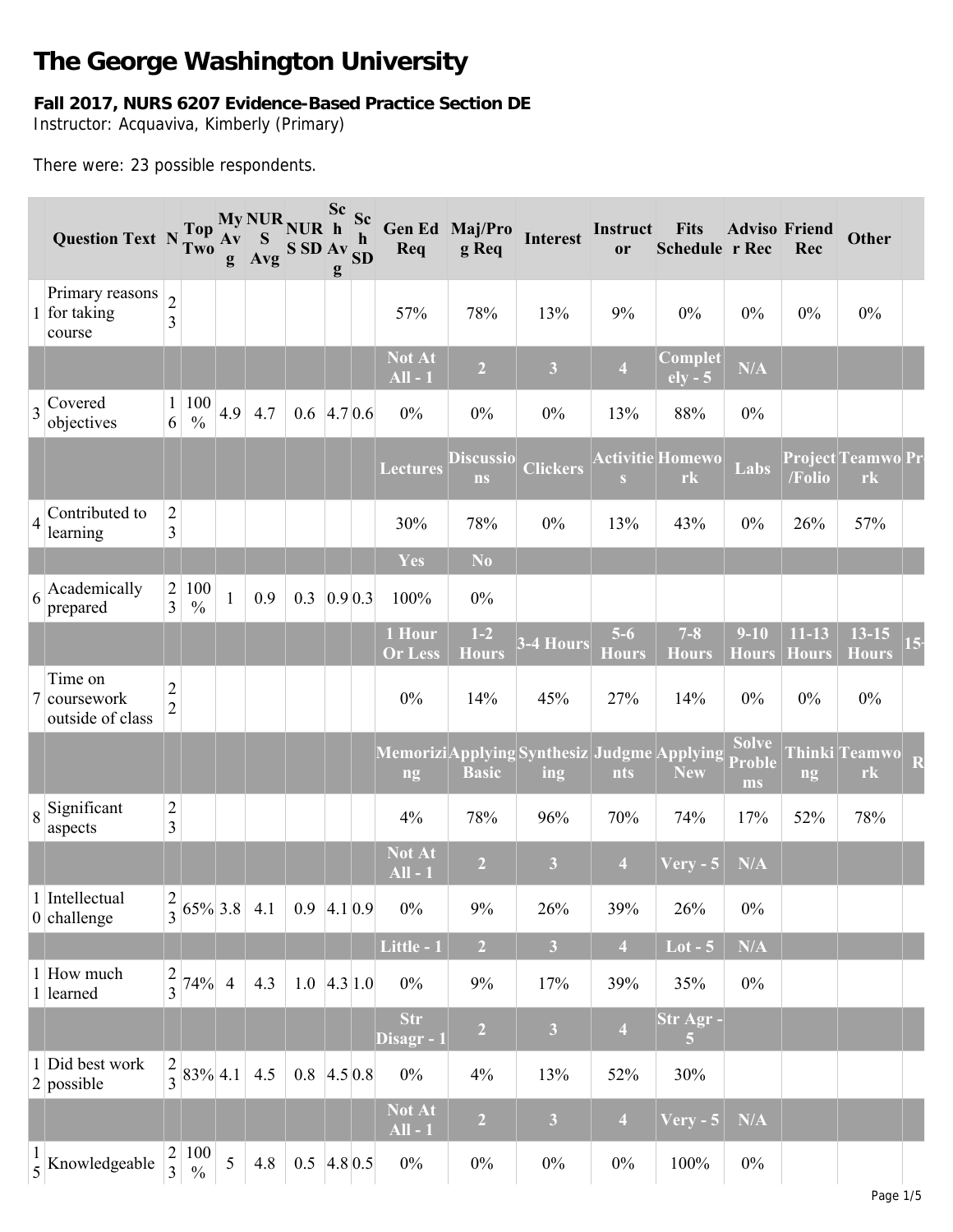

| <b>Guest</b><br>Lecturers | Fieldwo<br>rk/Trip | ng           | $\Gamma$          |
|---------------------------|--------------------|--------------|-------------------|
| $0\%$                     | 0%                 | 22%          | 0%                |
|                           |                    |              |                   |
|                           |                    |              |                   |
|                           |                    |              |                   |
| Presentat<br>ion          | Lab                | Writi<br>ng  | Othe<br>r         |
| $0\%$                     | 0%                 | 17%          | 0%                |
|                           |                    |              |                   |
|                           |                    |              |                   |
|                           |                    |              |                   |
|                           |                    |              |                   |
|                           |                    |              |                   |
|                           |                    |              |                   |
|                           |                    |              |                   |
|                           |                    | $\mathbf{S}$ | <b>Writi Othe</b> |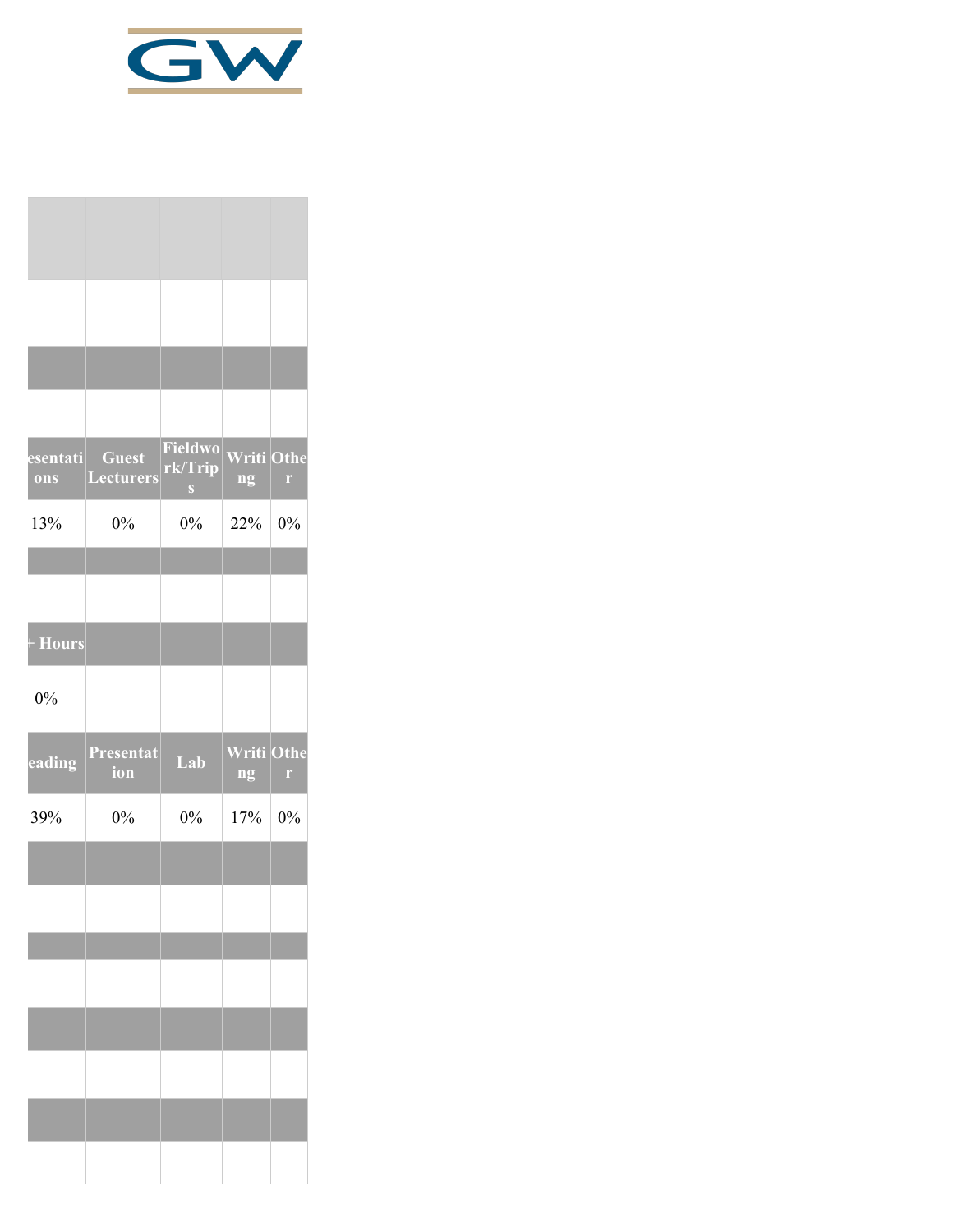|                   |                                       |                                  |                      |     |     |     |         | $Low - 1$                | $\overline{2}$ | $\overline{3}$          | $\overline{4}$ | High $-5$                   | N/A   |  |
|-------------------|---------------------------------------|----------------------------------|----------------------|-----|-----|-----|---------|--------------------------|----------------|-------------------------|----------------|-----------------------------|-------|--|
| $\mathbf{1}$<br>6 | Enthusiasm                            | $\overline{c}$<br>3              | 100<br>$\frac{0}{0}$ | 5   | 4.7 | 0.7 | 4.70.7  | $0\%$                    | $0\%$          | $0\%$                   | 4%             | 96%                         | $0\%$ |  |
|                   |                                       |                                  |                      |     |     |     |         | <b>Str</b><br>Disagr - 1 | $\overline{2}$ | $\overline{3}$          | $\overline{4}$ | Str Agr -<br>$\overline{5}$ | N/A   |  |
|                   | 1 Treats students<br>7 with respect   | $\overline{2}$<br>$\overline{2}$ | 100<br>$\frac{0}{0}$ | 5   | 4.8 | 0.7 | 4.80.7  | $0\%$                    | $0\%$          | $0\%$                   | 5%             | 95%                         | $0\%$ |  |
|                   |                                       |                                  |                      |     |     |     |         | <b>Not Fair</b><br>$-1$  | $\overline{2}$ | $\overline{\mathbf{3}}$ | $\overline{4}$ | <b>Very</b><br>Fair $-5$    | N/A   |  |
| $\overline{8}$    | Fair grading                          | $\overline{c}$<br>$\overline{3}$ | 100<br>$\frac{0}{0}$ | 5   | 4.6 | 0.8 | 4.60.8  | $0\%$                    | $0\%$          | $0\%$                   | 4%             | 96%                         | $0\%$ |  |
|                   |                                       |                                  |                      |     |     |     |         | Not At<br>$All - 1$      | $\overline{2}$ | $\overline{\mathbf{3}}$ | $\overline{4}$ | <b>Excellent</b><br>$-5$    | N/A   |  |
| $\mathbf{1}$      | $\int_{9}^{1}$ Feedback               | $\overline{c}$<br>$\overline{3}$ | 100<br>$\frac{0}{0}$ | 5   | 4.5 | 0.9 | 4.5 0.9 | $0\%$                    | $0\%$          | $0\%$                   | 4%             | 96%                         | $0\%$ |  |
|                   |                                       |                                  |                      |     |     |     |         | Poor - $1$               | $\overline{2}$ | $\overline{\mathbf{3}}$ | $\overline{4}$ | <b>Excellent</b><br>$-5$    |       |  |
|                   | 2 Overall rating<br>$0$ of instructor | $\overline{2}$<br>$\overline{3}$ | 100<br>$\frac{0}{0}$ | 4.9 | 4.5 | 0.8 | 4.5 0.8 | $0\%$                    | $0\%$          | $0\%$                   | 9%             | 91%                         |       |  |

## **Text Responses**

## **Use this space for comments on strengths of the course.**

Professor Acquviva is very kind, supportive, and respectful of her students.

-I liked having different groups each week -I appreciated that grading was on the group work and discussion rather than the quality of the infographic -I liked not having strict 1st post due on x day, 2nd post due on y day deadlines because I feel like it facilitated people's schedules and more natural discussion

Dr. Acquaviva! Nursing needs more positivity and she brings it each and every week! Some of her comments were the only nice things I heard about my nursing progression all week, and often all I had heard in over a month+. I wish more faculty brought her positivity and would really strive to creat e a love of learning like she does!

Great professor with good feedback.

Dr. Acquaviva was such a great distance learning instructor. I really appreciate her attention to detail, responsiveness to communication, timely grading, support, and fair, but challenging grading standards.

Dr. Acquaviva is an incredible instructor! I am blown away by her enthusiasm, supportive communication, patience, and expertise. I have recommended her class to other nursing students without hesitation.

Important nursing topics addressed. Some of the subjects could have been dry, but Dr. Acquaviva had us use more creative approaches (infographics) to make the information more interesting, applicable, and relevant so that we really learned the key take-aways.

Lectures and reading materials

teaching, professor responsiveness, groupwork

good topics, very relevant to current situations and my current job. facilitated group work and effort. great discussions

Professor Acquaviva is the best professor I have had at George Washington. Even though this class is online, I can clearly see the enthusiasm she has for the subject matter. She also gives a great deal of support, encouragement, and helpful advice to her students throughout the semester. I wish all of my professors were like her.

 **Use this space to provide suggestions on how to improve this course.**

The infographics were a little stressful. I felt like we were having to learn a whole new platform for little actual gain, especially since the discussion was what was graded.

-Mini content videos as part of the weekly content

More individual work. It can be easy to slack off with the group every week. Individual work makes you responsible for all pieces not just one

Possible earlier deadline for initial posts when doing group discussions. Most of the primary work was already completed on the first day.

Continue with group projects throughout instead of including whole class based assignments at the end.

Can we please dial back the infographics? I think they're a great tool but there sure are a lot of them. Additionally, it would be helpful to go to a Wednesday post, Saturday response time frame because as nursing students the structure is incredibly helpful. Time can get away from us and next thing you know it's the end of the week, the rest of the group has posted, and that's left to say is "great job" to the rest of the group.

Creating infographs each week in the discussion did not add anything, and was more "busy" work. Discussion need to be more directed, often discussions were nothing more than students agreeing with the other participants. I didn't feel there was intellectual content. Also did not find having undergraduate and graduate students engaging, as undergraduate students are lacking clinical experience that adds to the conversation and intellectual conversations in the discussion board.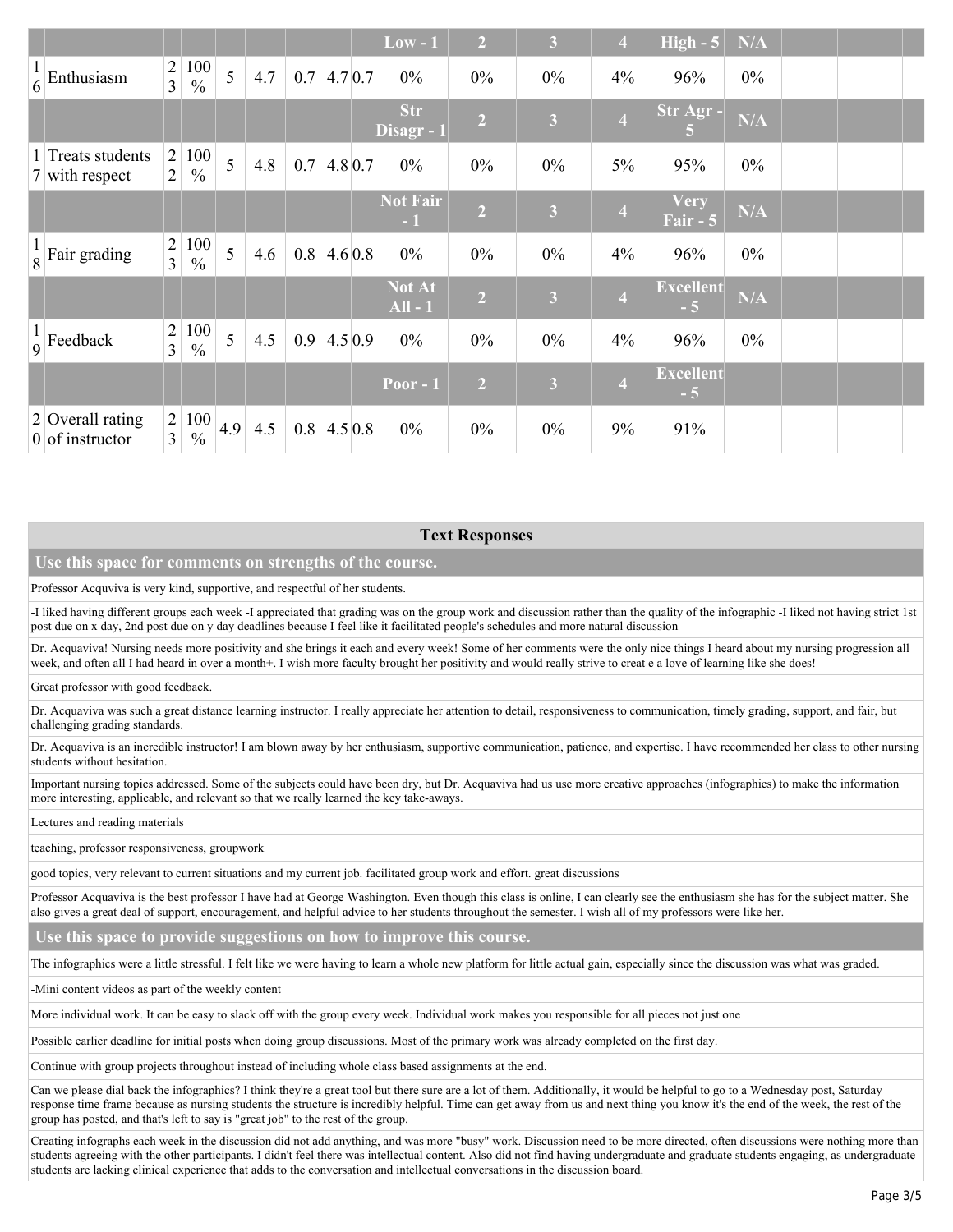